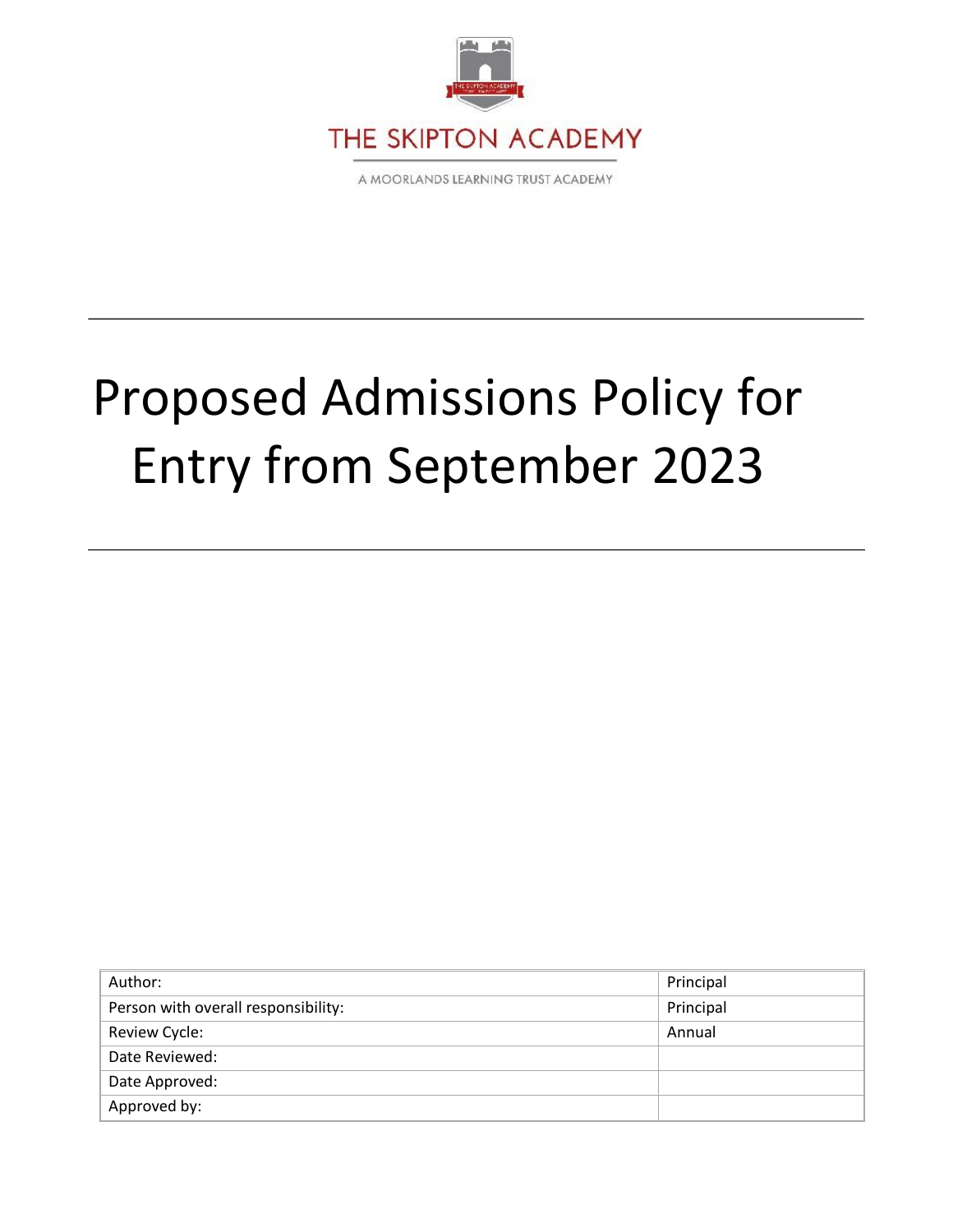

## **Introduction**

This document sets out the proposed admission arrangements for The Skipton Academy (TSA).

As an Academy, although The Skipton Academy has the ability to set its own admissions policy, the Board of Trustees of Moorlands Learning Trust (the Academy's governing body) choose to follow the criteria set out by North Yorkshire County Council who manage this process and subsequent appeals. The admission arrangements are compliant with the School Admissions Code 2021, the School Admissions Appeals Code and relevant human rights and equalities legislation.

Any complaints about admission arrangements are dealt with by the School's Adjudicator.

## **Admission arrangements**

The proposed admission arrangements for TSA from September 2023 are:

- TSA has an agreed admission number of 167 students. TSA will accordingly admit 167 students in the relevant age group each year if sufficient applications are received; and
- TSA may set a higher admission number as its Published Admission Number for any specific year. Before setting an admission number higher than its agreed admission number, TSA will inform North Yorkshire Local Authority and reference this change on the school's website. Students will not be admitted above the Published Admission Number unless in exceptional circumstances.

#### **Process of application**

Applications for places at the academy will be made in accordance with North Yorkshire Local Authority's coordinated admission arrangements and parents/carers will complete their home Local Authority Common Application Form. TSA will use the following timetable for applications each year (exact dates within the months may vary from year to year) which, whenever possible, will fit in with the common timetable agreed by North Yorkshire Local Authority:

July – The academy will publish on its website information about the arrangements for admission, including oversubscription criteria, for the following September (e.g. in July 2022 for admission in September 2023). This will include details of open evenings and other opportunities for prospective students and their parents/carers to visit the academy.

Please note that, to be considered for admission, all applicants must complete and submit their home Local Authority's common application form, including TSA as one of their preferences. The academy will also provide information to the Local Authority for inclusion in the composite prospectus, as required.

September/October/June/July – the academy will provide formal opportunities for parents/ carers to visit.

By 31 October – parents/carers complete the Common Application Form of their home Local Authority and return it to their home Local Authority to administer.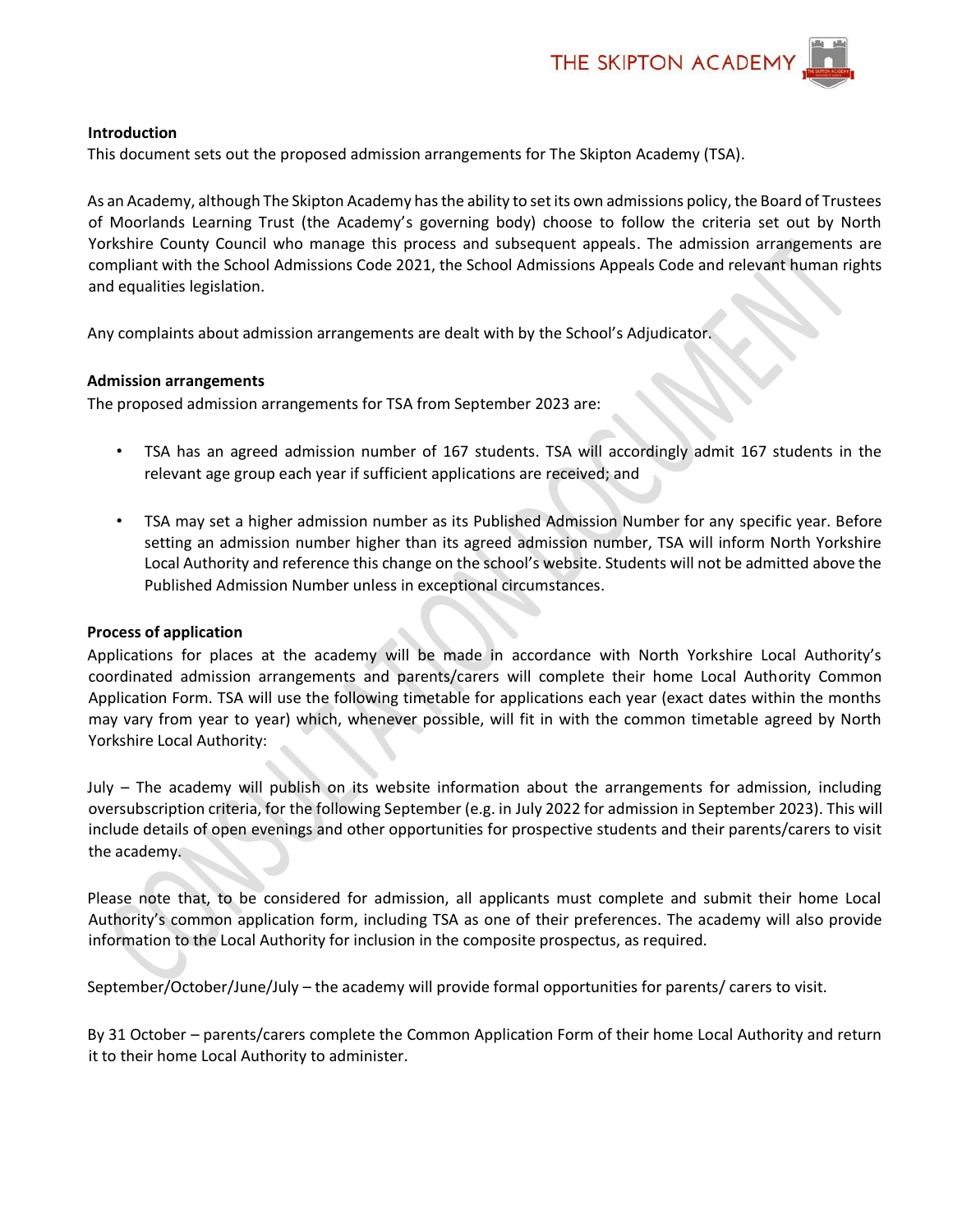

March – one offer of a school place is made to parents/carers by North Yorkshire Local Authority.

Parents/carers can make an appointment to visit the school at any time during the academic year.

# **Consideration of applications**

TSA will consider all applications for places. Where fewer than 167 applications are received, the academy will offer places to all those who have applied.

# **Students with an Education, Health and Care Plan**

The admission of students with an Education, Health and Care Plan is dealt with by a separate procedure. Such children will be admitted to the named school without reference to the oversubscription criteria below.

## **Procedures where TSA is over-subscribed**

If the academy is oversubscribed, after the admission of students with an Education Health & Care Plan (EHCP) where the school is named in the Plan, priority for admission will be given to those children who meet the criteria set out below, in order:

- a 'looked after child' or a child who was previously looked after but ceased to be so because they were adopted or became subject to a residence order or special guardianship order. (A looked after child is a child who is (a) in the care of a local authority, or (b) being provided with accommodation by a local authority in the exercise of their social services functions. In line with the 2021 Admissions Code, all references to previously looked after children mean such children who were adopted or became subject to child arrangements orders (or special guardianship orders) immediately following having been looked after and those children who appear (to the admission authority) to have been in state care outside of England and ceased to be in state care as a result of being adopted.)
- children for whom a particular school is appropriate on exceptional medical grounds. Such applications will be considered under this criterion only if they are supported by an attached medical statement from a doctor. This must demonstrate that there is a very specific connection between the child's medical need and the school requested.
- children with a sibling attending the school at the time of application. 'Sibling' is defined in these arrangements as half, full, step, adoptive or foster brother or sister; or adoptive brother or sister living predominantly in the same home as the child; and
- other children by distance from the school, with priority for admission given to children who live nearest to the school as measured by computer software based on Ordnance Survey and postal address data. The software measures using public roads and footpaths adopted and recorded by North Yorkshire County Council's Highways Team. When using roads for measurement purposes the software measures along the middle of the road. It starts from a point in the footprint of the property provided as the child's address and continues by the shortest available route to the nearest of the school gates which is used by students to enter the school grounds. Blocks of flats are treated as one address. In blocks of flats, priority will normally be given to the lowest flat number. Addresses in private roads will measure from the footprint of the property, along the middle of the private road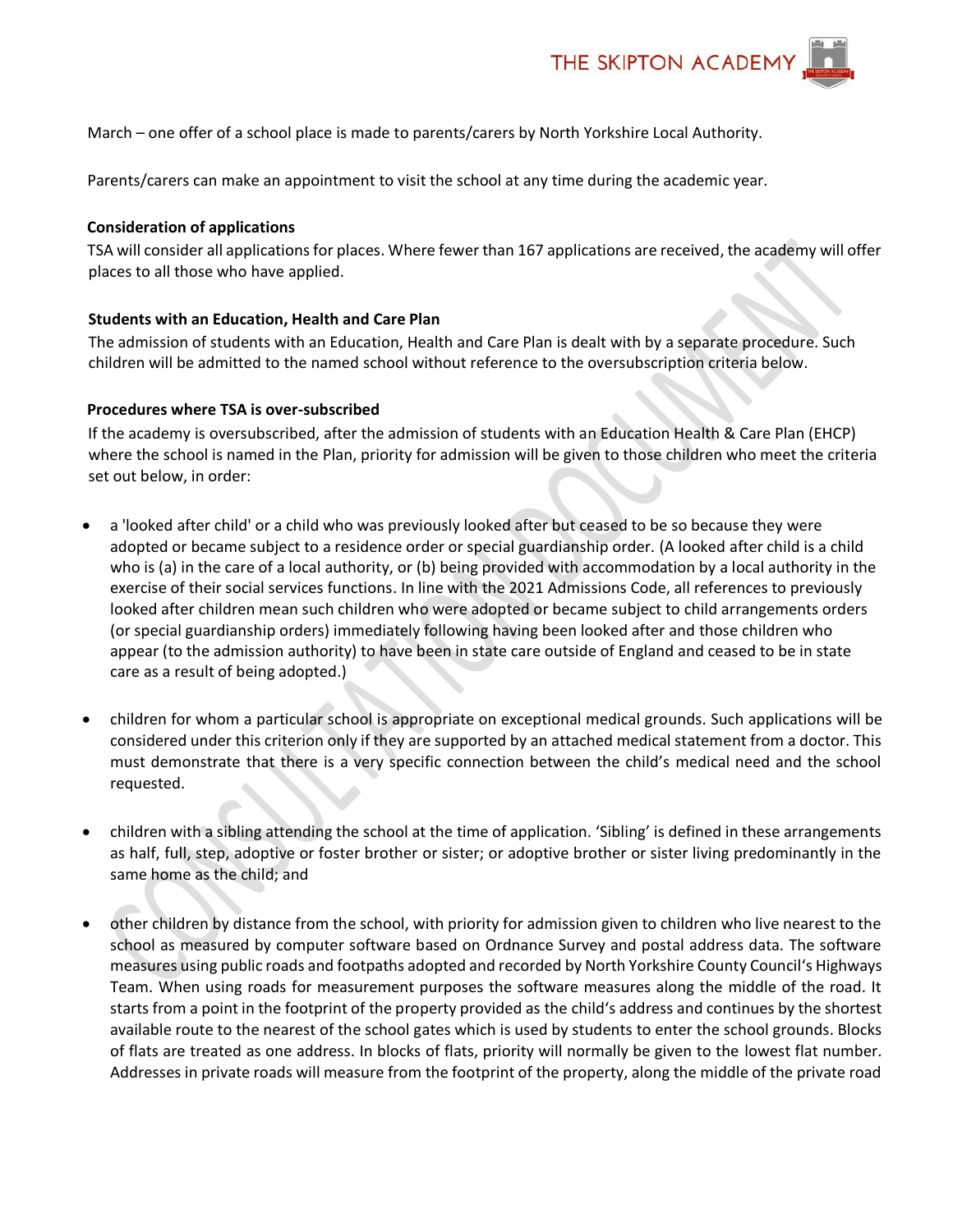

leading to the public road/footpath as adopted and recorded by North Yorkshire County Council's Highways Team. Not used are routes using common land, open spaces, public parks, subways or footpaths not adopted by the Highways team.

Where a child lives with both separated parents/carers, the home that the child lives in for the most time per week will be counted. Where the child lives in both homes for equal amounts of time, the home nearest to the school will be counted as the child's home.

**Tie break**: in the case of a tie-break being necessary, children of multiple births (twins, triplets etc.) will be given priority and then if a further tie-break is necessary, random allocation will be used. A person independent of the academy will be asked to supervise any random allocation.

## **Children of UK service personnel (UK Armed Forces)**

For families of service personnel with a confirmed posting to their area, or crown servants returning from overseas to live in that area, admission authorities must:

- allocate a place in advance of the family arriving in the area provided the application is accompanied by an official letter that declares a relocation date and a Unit postal address or quartering area address when considering the application against their oversubscription criteria. This must include accepting a Unit postal address or quartering area address for a service child. Admission authorities must not refuse a service child a place because the family does not currently live in the area, or reserve blocks of places for these children; and
- ensure that arrangements in their area support the Government's commitment to removing disadvantage for service children. Arrangements must be appropriate for the area and be described in the local authority's composite prospectus

#### **Children from overseas**

Admission authorities must treat applications for children coming from overseas in accordance with Home Office rules.

#### **Operation of waiting lists**

Subject to any provisions regarding waiting lists in North Yorkshire Local Authority's co-ordinated admission scheme, where in any year TSA receives more applications for places than there are places available, a waiting list will operate. This will be open to any parent/carer to ask for his or her child's name to be placed on the waiting list, following an unsuccessful application.

Children's position on the waiting list will be determined solely in accordance with the oversubscription criteria set out above. Where places become vacant they will be allocated to children on the waiting list in accordance with the oversubscription criteria.

#### **Arrangements for appeals panels**

Parents/carers will have the right of appeal to an Independent Appeal Panel if they are dissatisfied with an admission decision. The arrangements for Appeals will be in line with the Code of Practice on School Admission